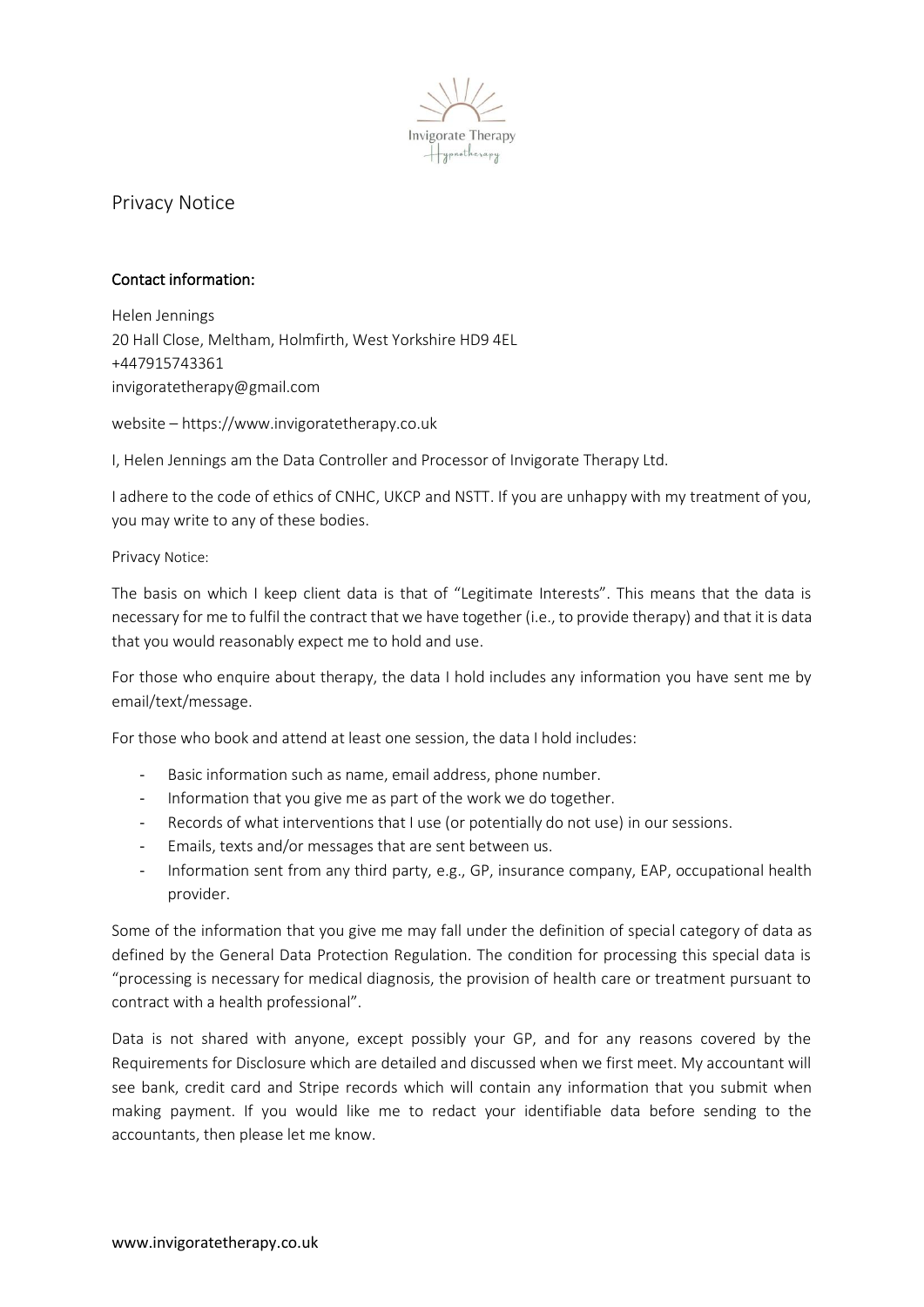

The data is primarily used to enable me to provide therapy for you. It may also be used scientific research purposes and statistical purposes.

## Details of where data is held:

- Any emails sent between us are held either on my computer's hard drive or Gmail. Any that may be held on my Android are fingerprint/code protected.
- Any texts/WhatsApp messages/Facebook Messenger messages sent between us (See Social Media and Electronic Information section) are held on my Android which is fingerprint/code protected.
- Your notes are electronic, password protected and stored on an external hard drive which is kept in a locked filing cabinet. All notes will be encrypted.

Your data is kept for 7 years. The length of time is based on the stipulation of my insurer. After this time any paper records are shredded, and computer records permanently deleted.

Invigorate Therapy Ltd. takes the security of data seriously and as such:

- All data is held securely (see details of where data is held above)
- Any data transmitted is sent encrypted where possible
- For accounting purposes Excel spreadsheets are used

However:

I am not in control of data (including emails and texts) which you send me.

Apps such as Facebook routinely access any information held and this is beyond my control.

If there is any breach of data security Invigorate Therapy Ltd. will give full details to the Information Commissioners Office and any person affected within 72 hours of the breach and do all possible to minimise any potential impact.

#### You have rights with regards to the data held:

The right of access. I will provide you with all data I hold on you as soon as I can following a request (and definitely within 30 days unless this is impossible due to holidays or illness).

The right to rectification. If any data I hold is incorrect, just let me know and I will correct it as soon as I can following a request (and definitely within 30 days, unless this is impossible due to holidays or illness).

The right to erasure. If you wish me to erase your data just let me know and I will delete any computer records and shred any paper records as soon as I can following a request (and definitely within 30 days, unless this is impossible due to holidays or illness). NB: data may be retained for scientific research, historical research, or statistical purposes where erasure is likely to render impossible or seriously impair the achievement of that processing, but this would never include case notes or data such as address/email/phone